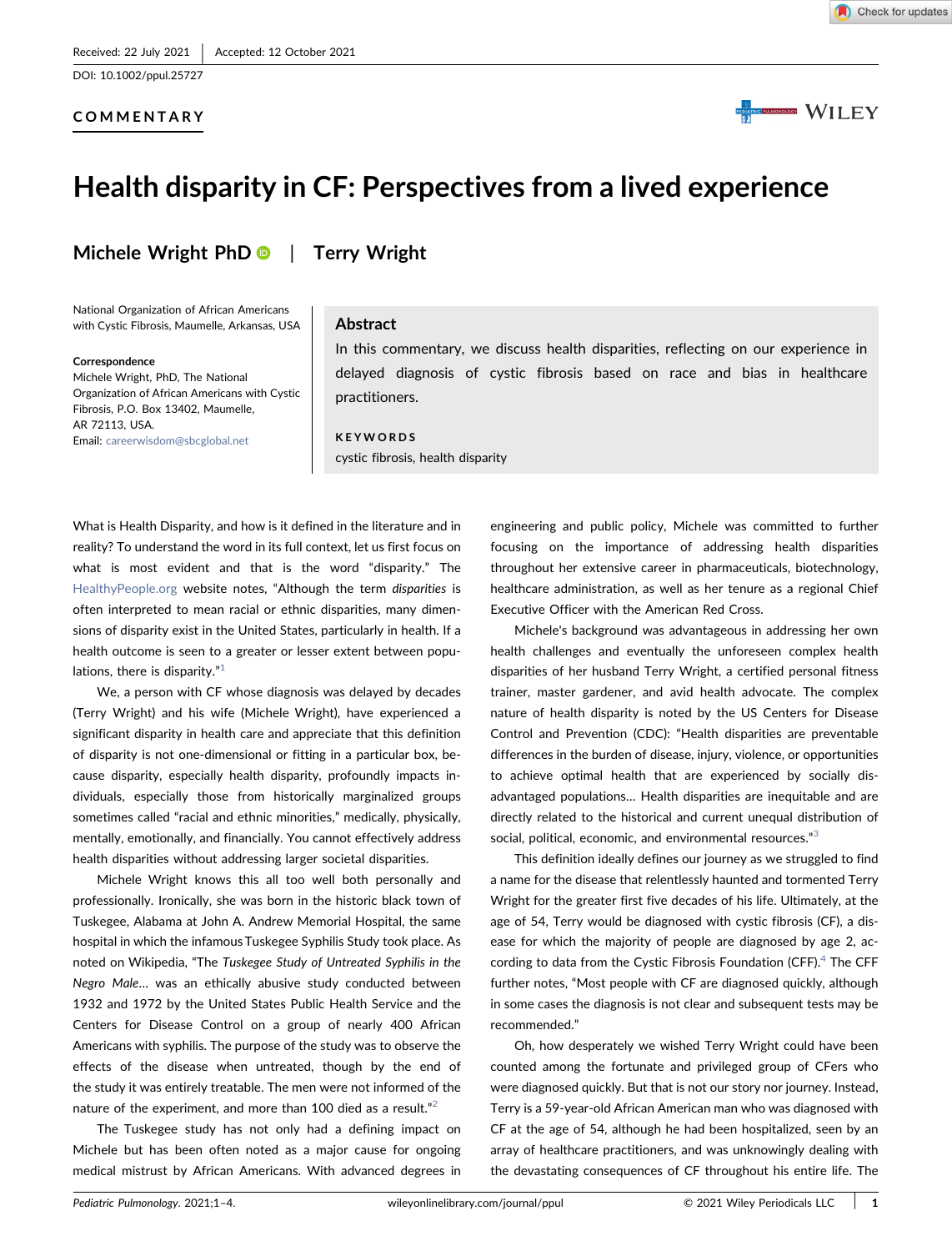**2** | WRIGHT ET AL.

logical question is: how could an individual with the classic "textbook" symptoms of CF go undiagnosed for 54 years? The valid answer is under the term "health disparity" as we both can attest to this reality firsthand through our perspectives from a lived experience.

A striking example is that in early 2000, Michele encouraged her soon-to-be husband Terry to go to a walk-in clinic. Her professional pharmaceutical experience made her suspect that he could have pneumonia. Upon arriving and being examined, the doctor told Terry that if he were not Black, he would say he had CF. Those words "if you weren't Black" and "cystic fibrosis" would come back to haunt us 17 years later. But first, let us revisit the assumption, "If you weren't Black."

This statement stems from stereotypes, biased diagnosis, misperceptions, and contributed to "health disparity" due to delayed diagnosis and major negative impacts of poor healthcare services and progressively worsening quality of life. In the 54 years leading up to Terry's CF diagnosis, he spent more time in the hospital than we spent on dates (including Terry having to leave our honeymoon to head to the emergency room). Terry was never able to enjoy a meal because eating was synonymous with gut‐wrenching stomach pains followed by extreme nausea and violent uncontrollable vomiting.

To make matters worse, the diagnoses that Terry was given for his different ailments, including chronic pancreatitis, were assumed to be a consequence of Terry's own behaviors. It was assumed that this disorder was caused by alcohol abuse and not any particular underlying ailment. This was one of many examples of being told but not being heard. A healthcare professional does not truly listen to a patient when they already have a foregone conclusion. A Washington article Post reported:

"Doctors, like the rest of us, make mistakes. Every year, upward of 12 million Americans see a physician and come away with a wrong diagnosis. The top cause? Bad judgment, says David Newman‐Toker, director of the Johns Hopkins Armstrong Institute for Patient Safety and Quality's Center for Diagnostic Excellence. Newman‐Toker found that judgment errors accounted for 86 percent of 55,377 medical malpractice claims he evaluated where misdiagnosis led to death or disability. The judgment blame bucket includes an assortment of knowledge gaps, inattentions, misinterpretations and …implicit bias.

Implicit bias occurs when a well‐intended physician's unconscious assumptions get in the way of objectively gathering or assessing a patient.

Is implicit bias a gateway to healthcare disparities? It's hard to tease out whether some diagnostic errors are caused by racism or sexism, or simply a lack of knowledge about how certain diseases appear differently because of a person's race, age, or gender, says Newman‐Toker, also a professor of neurology at the Johns Hopkins University School of Medicine. 'Bias thrives in the void of expertise.' Implicit bias in clinical settings is hard to measure and good data is lacking. '[Bias] may be a bigger problem than we think,' Thomas Yuen, on the faculty of the Family Medicine Residency Program at Crozer‐ Chester Medical Center in Upland, Pa. says. 'The final frontier [for physicians] could be our own judgment and emotions.'" [5](#page-3-4)

Health disparities have also resulted in Terry undergoing more surgeries than many people have endured years in school. In 2001,

Terry had a pancreatojejunostomy to alleviate severe pain associated with chronic pancreatitis. The pain that Terry endured is indescribable. Can you imagine a child being put on a concoction of Demerol and Phenergan before they had even advanced to first grade? It is interesting how this concoction became just as much Terry's norm as his unbearable pain. Nonetheless, in all his pain, surgeries, and an array of medical health professionals, no one ever bothered to connect the dots of the root causes of his issues. Not even a gallbladder removal surgery earned him such rights.

This makes Terry's story all the more frustrating. He was finally prescribed pancreatic enzyme replacement therapy after his 2001 pancreaticojejunostomy. To learn after the fact that something as simple as taking pancreatic enzymes could have significantly improved Terry's quality of being is heartbreaking in itself. If only we had the option to have checked with Terry's multitude of doctors, nurses, or dietitians on the subject of enzymes, Terry might have avoided potential unnecessary surgeries, weightand appetite loss, emergency room visits, hospitalizations, and insecurities eating in public. Would we have been able to enjoy our November 4, 2000 sacred union and honeymoon in peace instead of Terry spending most of this time at the emergency room if he had been able to digest food and absorb the nutrients to keep his body healthy?

In addition, would we have foregone all the time, money, and specialists that were invested for us to get pregnant, never realizing that our infertility issues were a result of Terry's unknown CF? This was another missed opportunity to diagnose Terry earlier due to another sign of CF. If one healthcare professional had explored his medical history further when it was discovered that Terry had sperm production in his testicles but an absent vas deferens could have connected the dots and led us to an earlier diagnosis. Terry went through a painful sperm retrieval procedure in which sperm were collected directly from his testis to be frozen and reserved for us to ultimately use during our twice‐failed attempt at in vitro fertilization without having the opportunity for earlier diagnosis of CF.

The definitive reason that so many classic signs and symptoms were missed throughout this period in Terry's life may never be known. But what we do know is that it took 54 years for Terry to be diagnosed with CF. And to think about how everything had to finally add up for us to ultimately learn of Terry's CF diagnosis is still unnerving considering it could have just as easily never happened.

In 2016, Terry was hospitalized with pneumonia yet again. This time, the hospital threw everything but the hospital bathroom sink at him to get him well including an aggressive combo of high‐powered antibiotics. Because Michele had a pharmaceutical background including promoting antibiotics, she knew something was seriously wrong, because this time Terry continued to get worse and not better. He was hospitalized in critical condition all the way through Christmas 2016 and New Year's 2017. She knew that if we did not find answers soon, Terry would not be around to see 2018.

Albert Einstein said, "The definition of insanity is doing the same thing over and over again but expecting different results." Well, we were not insane and realized that what Terry had been through and the medical care he had received in the 17 years leading up to that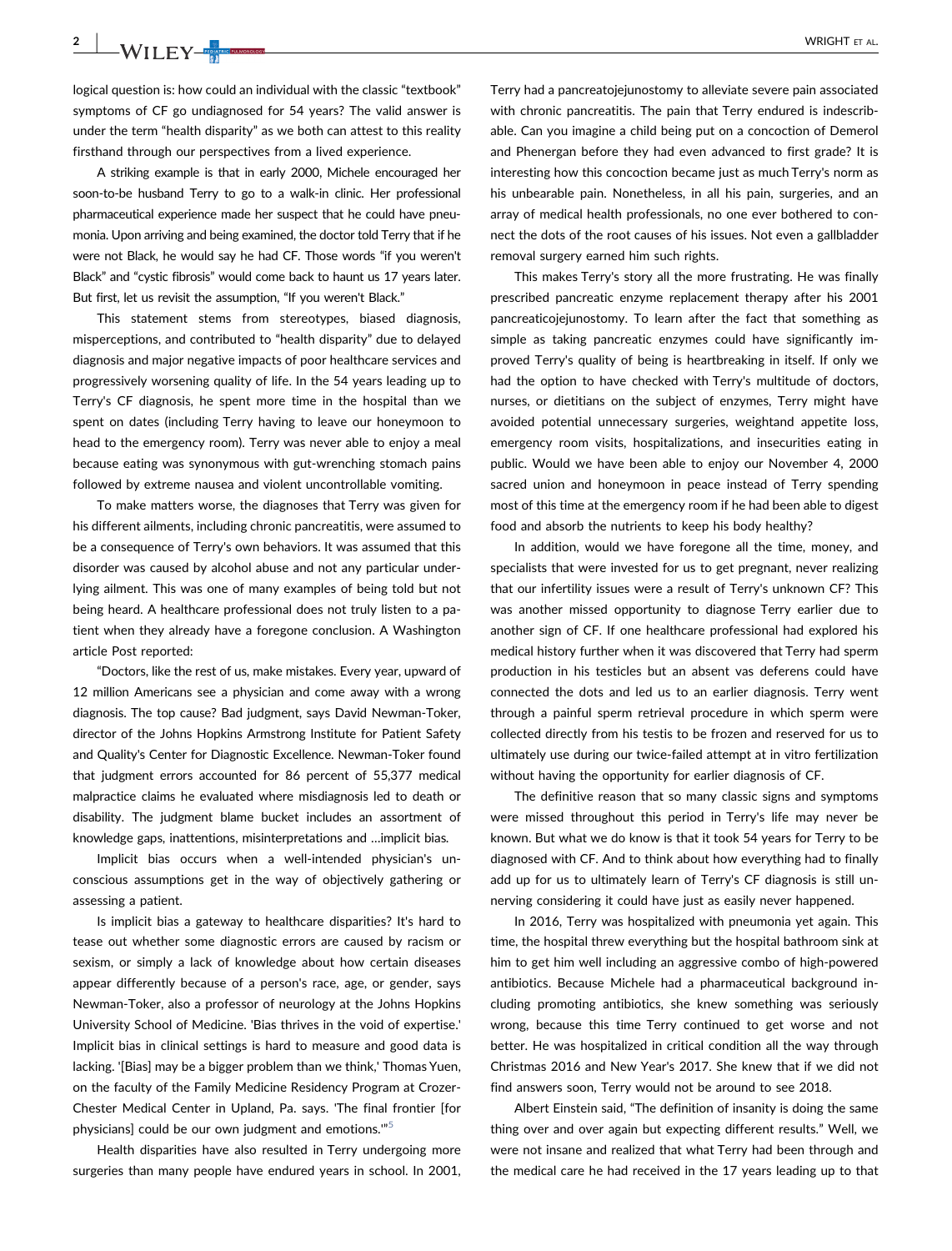point was not working and resulted in a critical point of life and death. During Michele's tenure with Pfizer pharmaceuticals, she promoted a newly released broad‐spectrum antibiotic in the class of drugs called fluoroquinolones. Because it was used to treat the most serious of infections, she often called on Infectious Disease Doctors (IDDs) to help promote this particular drug's multiple indications and remembered the IDDs as being the ones that could solve the unsolvable.

Once this came back to Michele's remembrance, she was suddenly amazed that Terry was never (not once) referred for evaluation by an IDD. So, in early 2017, following Terry's release from his prolonged stay in the hospital, she was determined to find an IDD for Terry. She felt the best success in finding one would be at a major research teaching hospital like the University of Arkansas for Medical Sciences. To her pleasant surprise, not only did they have IDDs on their roster, but an entire Infectious Diseases Clinic.

She immediately made an urgent appointment. And within 30–45 min of listening to Terry and Michele, the hosts of physicians we saw that day concluded their belief that Terry, although African American, had the classic signs of CF. All Terry and I could do is look at each other in disbelief as we reflected back 17 years earlier on hearing the haunting words, "if you weren't Black." But these healthcare professionals decided to not make any assumptions, stereotypes, or misperceptions and sent Terry back to the same children's hospital that he spent so many years hospitalized throughout his childhood to take a sweat test to measure the amount of chloride in his sweat.

We knew something was wrong when the hospital called and wanted to repeat Terry's sweat test again! Michele asked why and was informed that we would have to contact our physician for more information. We knew then that something was seriously wrong. After the second sweat test was concluded, it was confirmed that Terry indeed (at the age of 54) had CF. A blood sample was subsequently sent to Johns Hopkins where both of Terry's gene mutations were identified, further confirming the CF diagnosis.

We were fortunate because although it took 54 years for Terry to obtain the diagnosis of CF, it could have been yet another instance of deadly health disparity. But it was not. After so many trials, tribulations, pain, suffering, and lost hope, Terry finally had a name for the disease that haunted him his entire life. And without a doubt, our perspectives from a lived experience clearly imply this devastating 54 years late diagnosis was the direct result of "Health Disparity" based on what we believe is the misperception that CF is a "White" people's disease.

According to the latest data published from the Cystic Fibrosis Foundation Patient Registry,  $6$  93.4% of individuals with CF identify as White, 9.4% are Hispanic, and 4.7% are Black/African American, and 3.8% are classified as "other race." These percentages are increasing; among infants diagnosed with CF between 2010 and 2018, 6%–7% are Black/African American and 13% are Hispanic.<sup>[7](#page-3-6)</sup> It is undeniably clear that CF affects White, non‐Hispanic people predominately. However, given Terry's 54‐year journey to CF diagnosis, we do not believe these numbers represent a true reflection. We believe that

WRIGHT ET AL.  $\begin{array}{|c|c|c|c|c|}\hline \text{N}}&\text{N}}&\text{N}}&\text{N}}&\text{N}}&\text{N}}&\text{N}}&\text{N}}&\text{N}}&\text{N}}&\text{N}}&\text{N}}&\text{N}}&\text{N}}&\text{N}}&\text{N}}&\text{N}}&\text{N}}&\text{N}}&\text{N}}&\text{N}}&\text{N}}&\text{N}}&\text{N}}&\text{N}}&\text{N}}&\text{N}}&\text{N}}&\text{N}}&\text{N}}&\text{N}}&\$ 

the numbers could potentially be significantly higher if the Black people with CF who have not been diagnosed or died without a diagnosis would have been afforded the opportunity to be counted.

This is why it was our passion to cofound the National Organization of African Americans with Cystic Fibrosis (NOAACF), a 501(c) (3) non‐profit organization with a mission to engage, educate, and raise CF awareness in the African American community and to help bring valuable resources, knowledge, empowerment, and support to CF patients, families, healthcare professionals, and the community.

Through widespread involvement, partnerships, and outreach, NOAACF's program scope is to ensure that the public is educated, informed, and made aware of CF's existence, prevalence, and impact on underrepresented communities. And through these efforts and NOAACF's national platform, we hope to address not only health disparities, but misperceptions and stereotypes based on race, ethnicity, age, socioeconomic status, and other demographics.

We believe this will require a concerted effort where varying communities across the CF spectrum come together on one accord and first acknowledge that CF does not belong to any one specific demographic group and that the umbrella of "Healthy Disparity" impacts not only the quality of healthcare services but the short and long‐term health outcomes of those who have been affected by these biased healthcare assumptions. This also requires education of and commitment from healthcare practitioners. The American Medical Association (AMA) concurs: "Recent studies have shown that despite the improvements in the overall health of the country, racial and ethnic minorities experience a lower quality of health care—they are less likely to receive routine medical care and face higher rates of morbidity and mortality than nonminorities. The American Medical Association (AMA) encourages physicians to examine their own practices to ensure equality in medical care. The AMA's mission is to achieve health equity by mitigating disparity factors in the patient population." [8,9](#page-3-7)

## 1.1 | Research on eliminating healthcare inequalities

The Institute of Medicine (IOM; now the National Academy of Medicine) performed an assessment on the differences in the kinds and quality of health care received by U.S. racial and ethnic minorities and nonminorities.

The IOM report found that:

- Disparities in health care exist and are associated with worse health outcomes.
- Healthcare disparities occur in the context of broader inequality.
- There are many sources across health systems, providers, patients, and managers that contribute to disparities.
- Bias, stereotyping, prejudice, and clinical uncertainty contribute to disparities.
- A small number of studies suggest that racial and ethnic minority patients are more likely to refuse treatment.